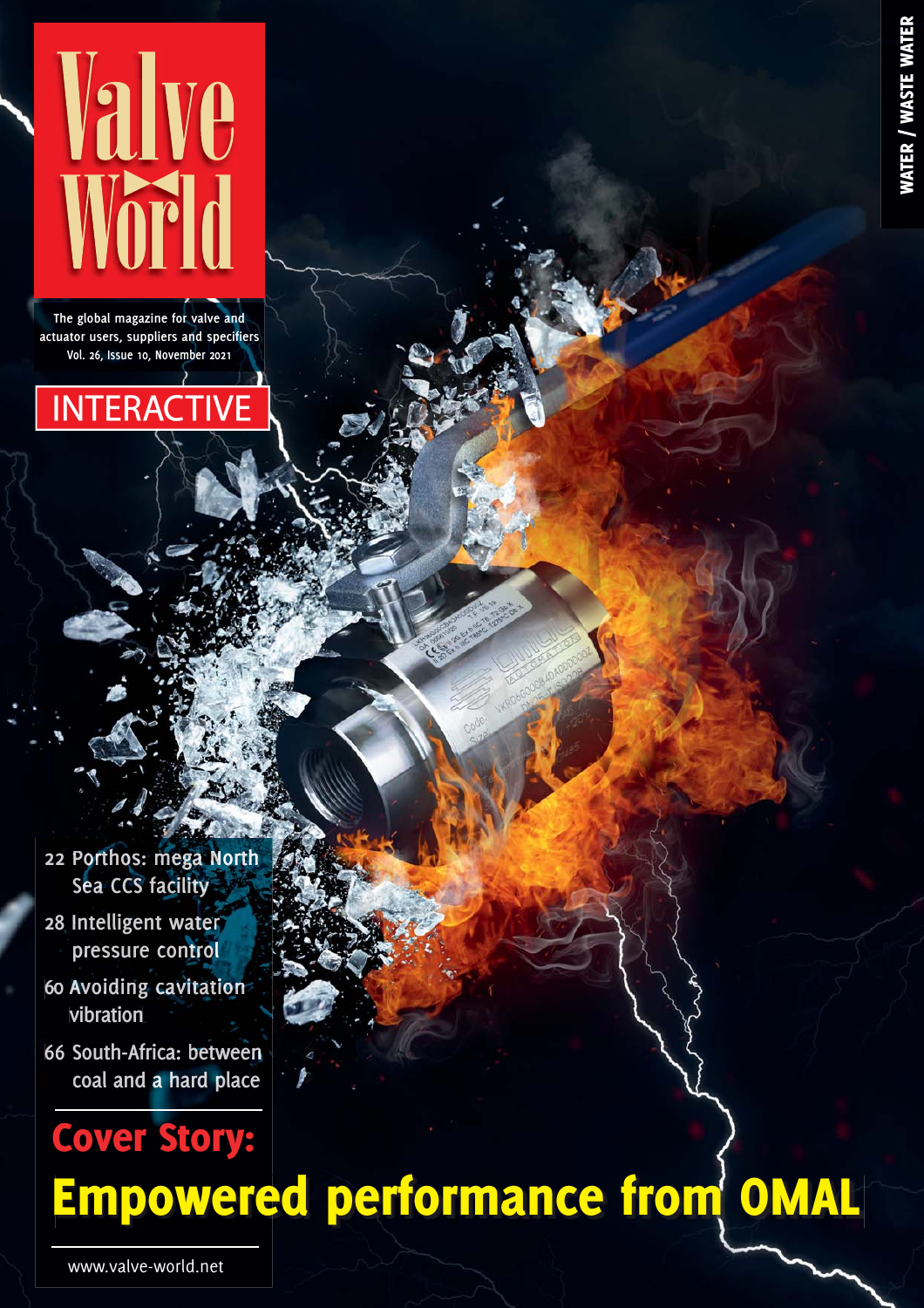<span id="page-1-0"></span>OMAL S.p.A. celebrates its 40<sup>th</sup> anniversary in 2021. During these four decades, the company has steadily expanded its product portfolio and geographical reach. OMAL states that it delivers 'empowered performance' to its customers. "We are renowned for product solutions that are characterized by superior quality - Made in Italy -and performance to be used in complex and challenging applications", the company states.

*By Lucien Joppen*



### **[Empowered performance](https://www.omal.com/)  from OMAL**

New World travelled to OMAL's headqua ters in North Italy to interview several employees on various aspects of its business. When arriving at the main building in Rodengo-Saiano, the first impression alve World travelled to OMAL's headquarters in North Italy to interview several employees on various aspects of its business. When arriving at the main is positive. OMAL's office building and manufacturing and storage facilities are surrounded by lush green lawns and trees. When we entered the premises, it became apparent that the company takes its responsibility to ensure a safe visit: our temperatures were taken and COVID-19 checks (Green pass) were checked.

After the above formalities, we sat down to talk to Mattia Bocchi (Communication Manager), Giovanni Coombs (Area Manager North America), Luca Chiantore (Area Manager Asia) and Chiara Speltoni (Sales Department) about what makes OMAL so special. But first, a brief retrospect of the company.

In 1981, Mr Agostino Bonomi founded OMAL S.p.A in the city of Polaveno in Val Trompia (province of Brescia, Italy). The founder belonged to a family of far-sighted and successful entrepreneurs with diversified activities mainly in the production of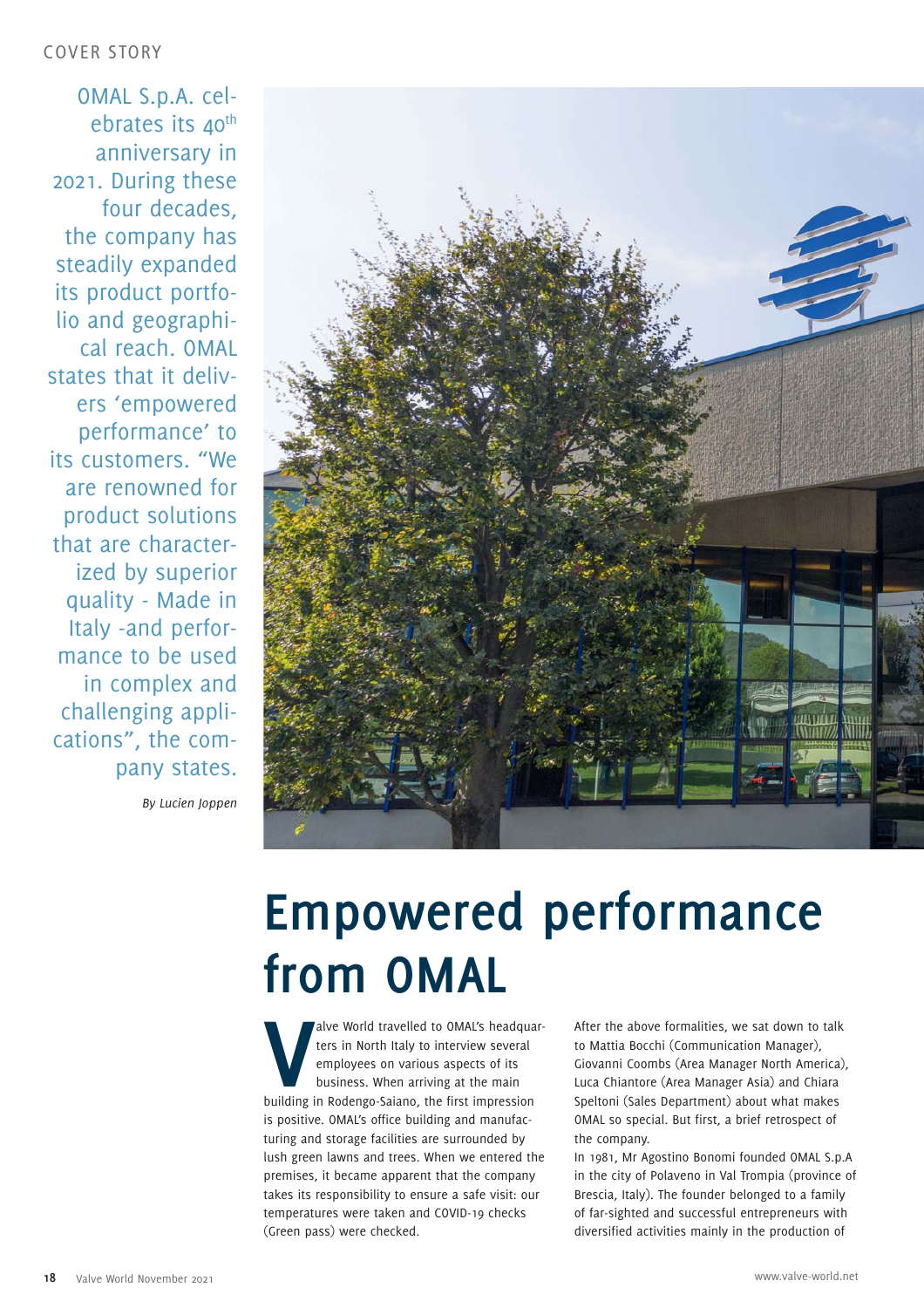

industrial valves. His vision was that growth of this sector would be mainly attributed to the implementation, research and development in the field of process automation.

#### **Complex and challenging solutions**

Thanks to this vision, OMAL grew into a company in which "close-knit teams of specialized technicians and engineers have succeeded in developing innovative products in various (inter)national industry sectors. Our teams have also developed the capability to respond effectively to the increasingly numerous and complex technical requirements of our customers. Our credo is: if it is simple, anybody can do it. If it is complex, there are not many."

Talking about products, OMAL Group has divided its product gamma over two companies: OMAL and Actuatech. The first company offers a variety of valve types (ball, butterfly, angle-seat, high-pressure), whereas its 'sister company' Actuatech develops and manufactures pneumatic and electric actuators both for OMAL and third-parties. The company also manufactures heavy-duty actuators in various sizes, usually very large dimensions.

"We excel in product solutions, such as automated coaxial valves and angle-seat valves, in which we integrate our valve and actuation expertise. These integrated solutions have countless advantages over any traditional process automation solution."

#### **Stand out applications**

Thanks to the wide range of its products -valves to actuators - and the high-perfor-

#### **Company timeline**

Establishment of the company in Polaveno (BS) Italy to manufacture scotch yoke actuators

#### 1987

1981

Transfer of headquarters: with the increase of the workforce and production volume, OMAL moves to Villa Carcina, Val Trompia

#### 1992

ISO9001 Certification:

OMAL, one of the first companies in its field in Brescia, implements and obtains the certification for its Quality Management System, according to ISO 9001 standard (certificate n. 0041/7 of the 14/07/1992)

2000

OMAL launches its pneumatic angle-seat valve

#### 2006

Launch of OMAL's butterfly valve

#### 2008

OMAL opens new production facility (10.000 sqm.) in Rodengo Saiano (BS) Company launches its floating ball valve

#### 2012

ISO 14001 Certification

OMAL introduces trunnion-mounted ball valves and heavy-duty pneumatic actuators. OMAL implements and obtains the certification for its Environmental Management System for the Rodengo Saiano plant, according to ISO 14001 standard (certificate of the 23/01/2012).

#### 2015

Amedeo Bonomi becomes the CEO and leader of the industrial operations of OMAL

#### 2016

New manufacturing plant in Passirano (BS), a new warehouse and new offices for the valve and actuator design and production departments. The company's workforce total passes the 100-mark

#### 2017

OMAL extends the certification for its Environmental Management System to the Passiranoplant, according to ISO 14001 standard and obtains the B Corp certification.

#### 2018

OMAL renews its web image, launching a new official website, a dedicated APP for products and offers and presenting a new institutional video

#### 2020

OMAL USA Corp, a subsidiary of the OMAL group, is finally operative in the Cincinnati-area to consolidate its presence in the territory and assist all of its customers in the USA

#### 2021

OMAL celebrates its 40th anniversary. The company becomes a Società Benefit

 $\blacktriangleright$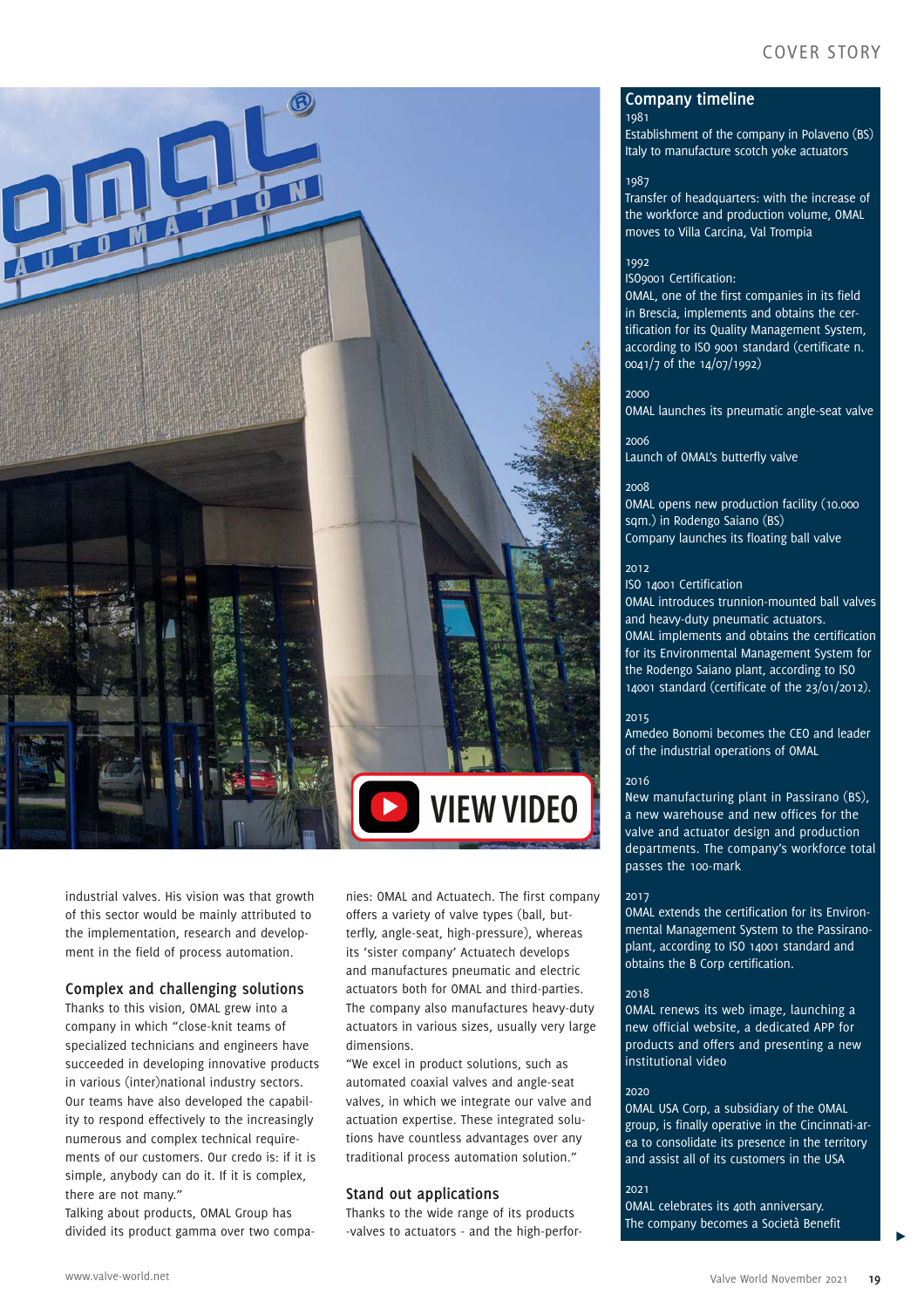#### COVER STORY

mance of its components, OMAL operates in all industrial and process automation sectors. "There are applications where our valves shine and stand out from the competition", the company states.

"First of all, in gas generation. Pneumatic valves, ball valves and actuators are widely used in the production of industrial gases, including nitrogen and oxygen. Because of COVID-19, oxygen production has become a fast growing sector. Our unique VIP coaxial valves have allowed the production of many oxygen generators for hospitals and industries during the height of the pandemic."

Another industrial application is air distribution for industrial facilities.

Valves in unison with actuators perform multiple functions in compressed air lines, from air routing to plant partialisation to safety operations. "Special OMAL pneumatic valves allow these functions to be performed in an integrated manner in a single device with advantages in terms of space, air consumption and operating cost." Also in the production and storage/distribution facilities, OMAL is present with its highand low-pressure ball valves/actuators that are essential components of gas plants and their distribution networks.



 $\blacksquare$  North America  $\blacksquare$  MENA  $\blacksquare$  Latin America

*OMAL has acquired strong positions in the European market. As the pie chart shows, the domestic market is very important. The same accounts for Germany, mainly driven by the chemical sector.* 

*The company states that the Chinese market has been on the rise in the last couple of years. The same accounts for the American market, a development which is likely to continue with the opening in 2020 of a brand-new branch office in Erlanger, Kentucky. This facility harbors sales, accounting and logistics departments and a stock of more than 5,000 actuators and coaxial valves, ready for delivery.*



#### **Made in Italy**

As stated in the introduction to this article, OMAL prides itself on quality and the Made in Italy-approach. The company's heritage is intertwined with the industrial past and present of this region. The area around Milan is well-known for valve manufacturers, steel (parts) production and machining companies. As such, OMAL is located in the 'valve valley' of Italia, benefiting from the local knowledge and supply base for its product gamma. "We ensure the quality of our products on various levels", OMAL states. "First, the quality of our materials that we mostly source from our Italian suppliers. This quality is crucial for the final quality of our products. If a tiny part fails, then the product itself is compromised, hence our focus on material quality. The selection of the materials with which it produces its valves and actuators covers a fundamental role in maintaining high levels of performance and reliability."

#### **Getting the best out of every component**

OMAL predominantly uses aluminum, brass and steel alloys for its products. The company also uses an impressive array of CNCequipment to machine incoming parts with a precision and speed that can't be matched by manual machining.

OMAL mainly uses CNC-machines from an Italian supplier. Due to a special agreement with this company, the company gets a 'front-row seat' when he has made any recent equipment upgrades. "That's how we stay ahead of the competition in terms of maintaining production quality and efficiency", OMAL says.

OMAL also has invested in a plastic molding machine. The company has developed a plastic O-ring for one of its products to replace a metal O-ring with the aim to reduce friction.

"Although we only use two types of these O-rings, which are made of a special, custom-made polymer, we chose to manufacture these ourselves as we want to get the best of every single component and increase the quality level of the entire product configuration."

Naturally, there is also a human aspect behind quality, which is sometimes forgotten in a heavily automated sector. OMAL states that its staff is an important factor and that it stimulates continual learning (knowledge, skill sets) to allow for a synchronistic development of the company and its work force.

#### **Solid base**

As the company timeline on page 19 proves, OMAL has had a quality management system in place since 1992. "The adoption of a quality system is a strategic decision that has improved and still is improving our performance. It also constitutes a solid base for sustainable development initiatives, which will be discussed later", the company states. OMAL has been certified, first with the 2001 ISO standard and later, the 2008 version of the standard UNI EN ISO 9001 and, from 2017 onward with the 2015 version of UNI EN ISO 9001.

"Quality is the result of the correct management of risks considered to go beyond the perimeter of the product or service offered. OMAL firmly believes that there is no quality if one is not able to offer its clients a product or service which conforms to the best international standards."

OMAL also has extensive testing facilities (pressure testing etc.) to ensure that its products go out with the expected product quality. Like any other company, OMAL receives claims which its quality department duly investigates. "We need to get to the root of the problem to assess whether it is